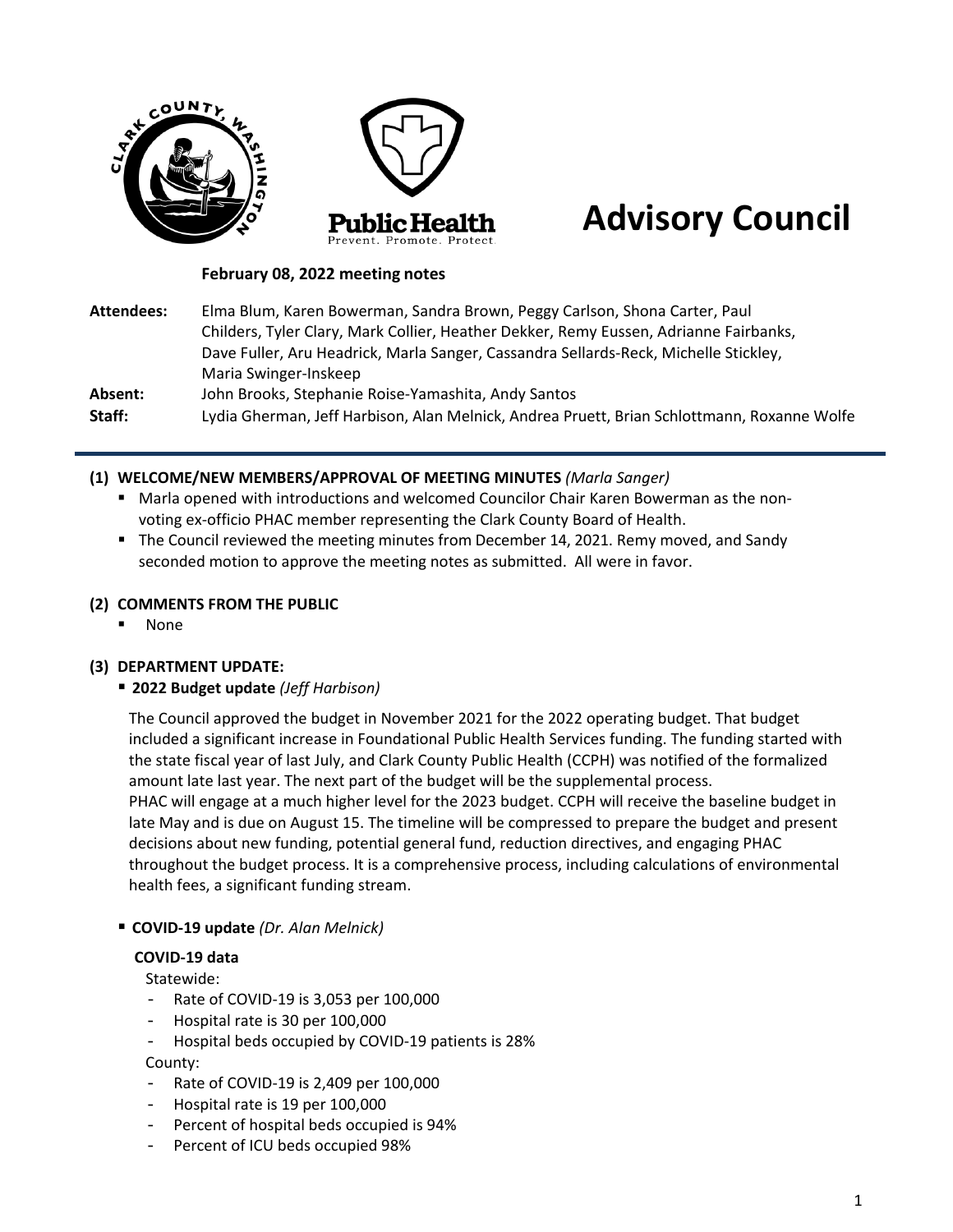- Percent hospital beds occupied by COVID-19 patients & persons under investigation for COVID-19 is 24%
- Percent ICU beds occupied by COVID-19 patients & persons under investigation for COVID-19 is 30%
- Number of hospital beds occupied by COVID-19 patients is 122

Data shows that vaccinations help prevent infection, which helps prevent transmission. Vaccinations also prevent severe disease, hospitalization, and death from COVID-19.

- COVID-19 booster doses are available for twelve years and older.
- COVID-19 vaccine is available to everyone five years of age and older.
- Pfizer is working on an emergency authorization for children six months to four years of age.

## **COVID-10 vaccination data**

- Five years of age and older fully vaccinated: statewide is 27%, county is 20%
- Boosters: statewide is 2 % million, county is 144,000

## **Mobile vaccination teams**

- Visited 194 facilities
- Administered 1008 doses of COVID-19 vaccine
- Boosters 958
- Volunteer hours 602

CCPH is working on getting vaccines to high-risk populations, adult family homes, long-term care facilities, home-bound and unhoused populations.

A new report from CDC shows that consistent use of masks in indoor public settings is associated with lower odds of being infected and testing positive. People who consistently wear masks are less likely to get COVID-19. The higher the quality of the mask, the more effective they are.

- Cloth mask 56%
- Surgical mask 66%
- Respirator mask 83%

## **Free at-home tests**

- [www.COVIDtest.gov](http://www.covidtest.gov/)
- [http://www.sayyescovidhometest.org](http://www.sayyescovidhometest.org/)

## **House Bill 1152** *(Dr. Alan Melnick)*

The Washington legislature passed House Bill 1152. The statute associated with it is RCW 70.05.035, which describes the home rule charter of the Local Board of Health. This statute requires that county boards of health include non-elected members. To retain their composition, the local board of health would need to have a community health board established by January 2021. PHAC meets the community health board with Bylaws created in 2003.



RCW 70.05.035.pdf

# **Workplan Discussion for 2022** *(PHAC members)*

Marla opened the floor for discussion on a workplan for 2022.

- o (Sandy) Local food systems and impact on families and communities, explore outside communities to present and talk about other community issues
- o (Aru) Discussion around the pandemic and the impact on mental health, provide speakers to present/speak on this, substance use, interconnectedness with homelessness
- o (Michelle) Racial equity and housing issues as a determinant of health encompasses transportation, mental health, access to health care, food